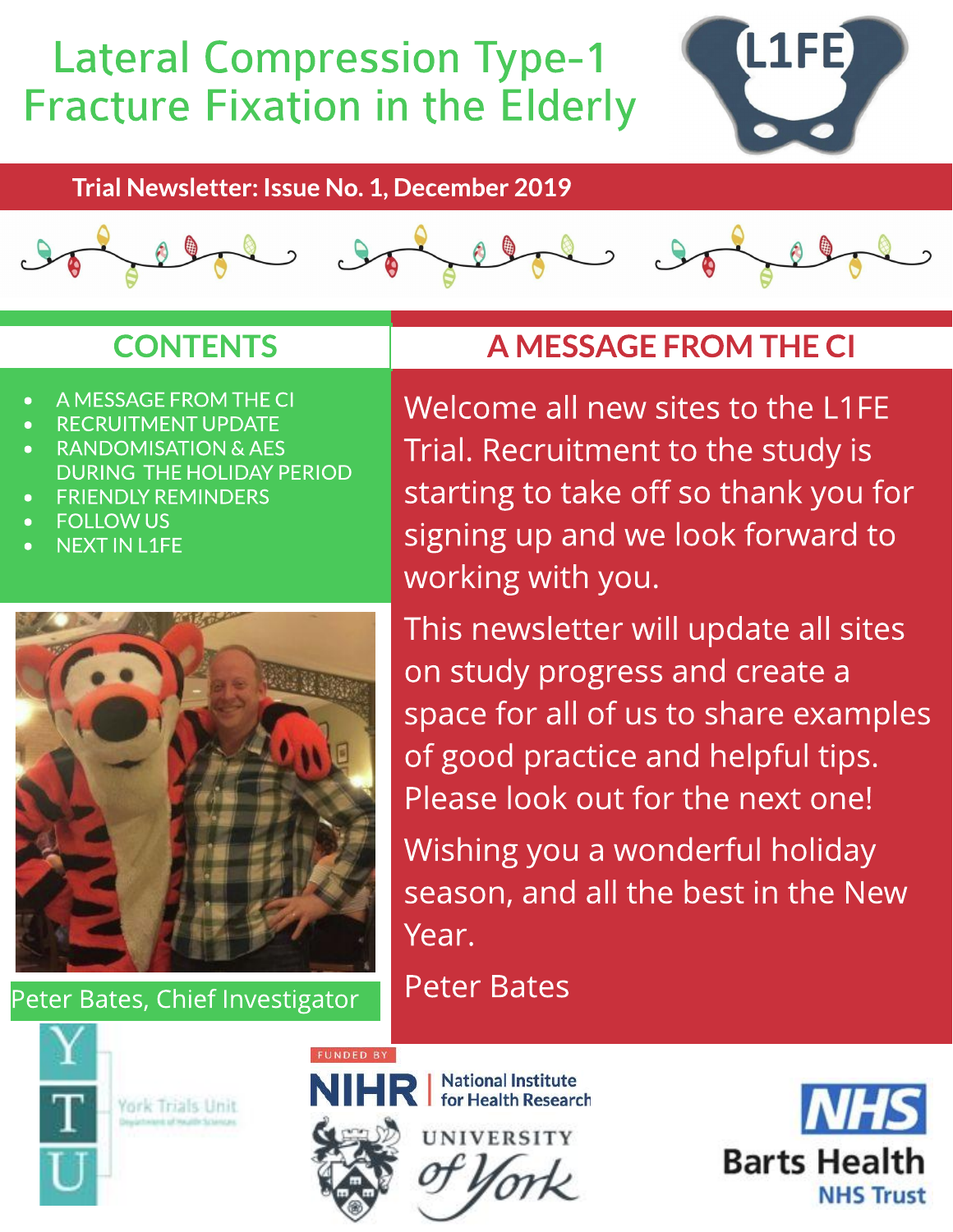### SITE SET-UP / RECRUITMENT UPDATE

Our first site, Royal London Hospital (RLH), opened on 02/08/19 and recruited our first participant on 30/08/19.To date we have 7 sites open to recruitment, and 6 study participants.

All sites will receive a prize upon recruiting 5 participants to L1FE. Each site's accomplisment of this will be announced on Twitter as well as the corresponding newsletter.

We have really enjoyed meeting the teams at each site during Site Initiation Visits (SIVs). In addition to the sites that are already open,we have conducted 4 further SIVs.We look forward to opening the following sites very soon:

- James Cook University Hospital (Middlesbrough)
- John Radcliffe Hospital (Oxford)
- Walsgrave General Hospital (Coventry)
- Kings College Hospital (Denmark Hill)

Congratulations to RLH for being our recruiter of the month, and the first site to reach 5 participants- Please look out for your prize!

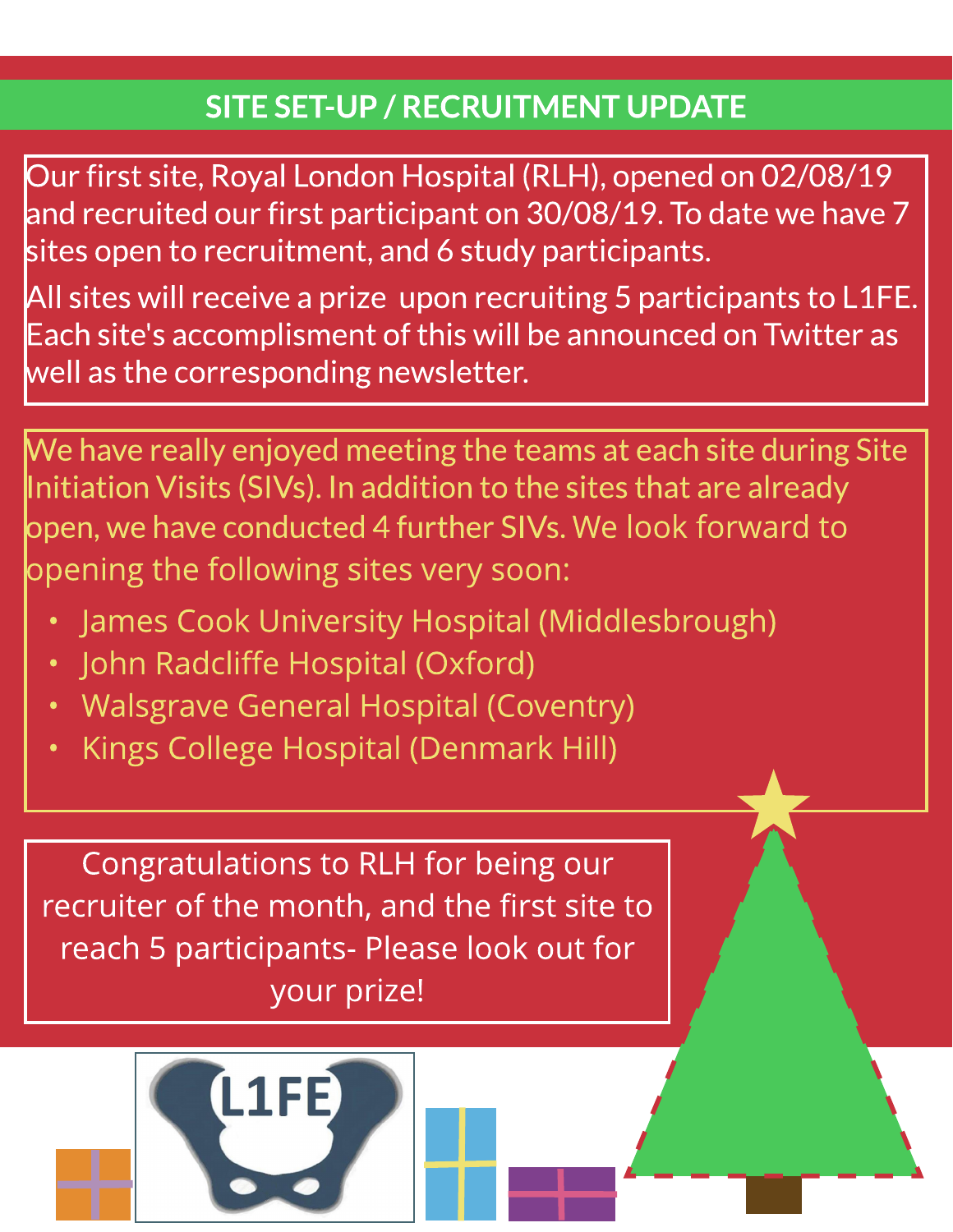#### RECRUITMENT LEADERBOARD

| Participants<br>recruited<br>monthly per<br>site    | Aug<br>2019  | Sep<br>2019    | Oct<br>2019    | <b>Nov</b><br>2019 | Dec<br>2019*** | Total<br>recruited |
|-----------------------------------------------------|--------------|----------------|----------------|--------------------|----------------|--------------------|
| Royal London<br>Hospital<br>(Barts)                 | $\mathbf 1$  | $\overline{0}$ | 1              | 1                  | $\overline{2}$ | 5                  |
| Southmead<br>Hospital<br>(Bristol)                  | $NA*$        | $NA*$          | $\overline{0}$ | $\overline{0}$     | 1              | 1                  |
| Queen's<br>Medical<br>Centre<br>(Nottingham)        | $NA^{\star}$ | $NA*$          | $\overline{0}$ | $\overline{0}$     | $\overline{0}$ | $\overline{0}$     |
| St George's<br>Hospital                             | $NA*$        | $NA*$          | $\overline{0}$ | $\overline{0}$     | $\overline{0}$ | $\overline{0}$     |
| St Mary's<br>Hospital<br>(London)                   | $NA^*$       | $NA*$          | $\overline{0}$ | $\overline{0}$     | $\overline{0}$ | $\overline{0}$     |
| University<br>Hospital of<br><b>Wales (Cardiff)</b> | $NA^{\star}$ | $NA*$          | $NA^{\star}$   | $0***$             | $\overline{0}$ | $\overline{0}$     |
| <b>Addenbrookes</b><br>Hospital<br>(Cambridge)      | $NA^{\star}$ | $NA^{\star}$   | $NA*$          | $NA^{\star}$       | $\overline{0}$ | $\overline{0}$     |

\* site was not open ; \*\* site opened end of month ; \*\*\* Month ongoing